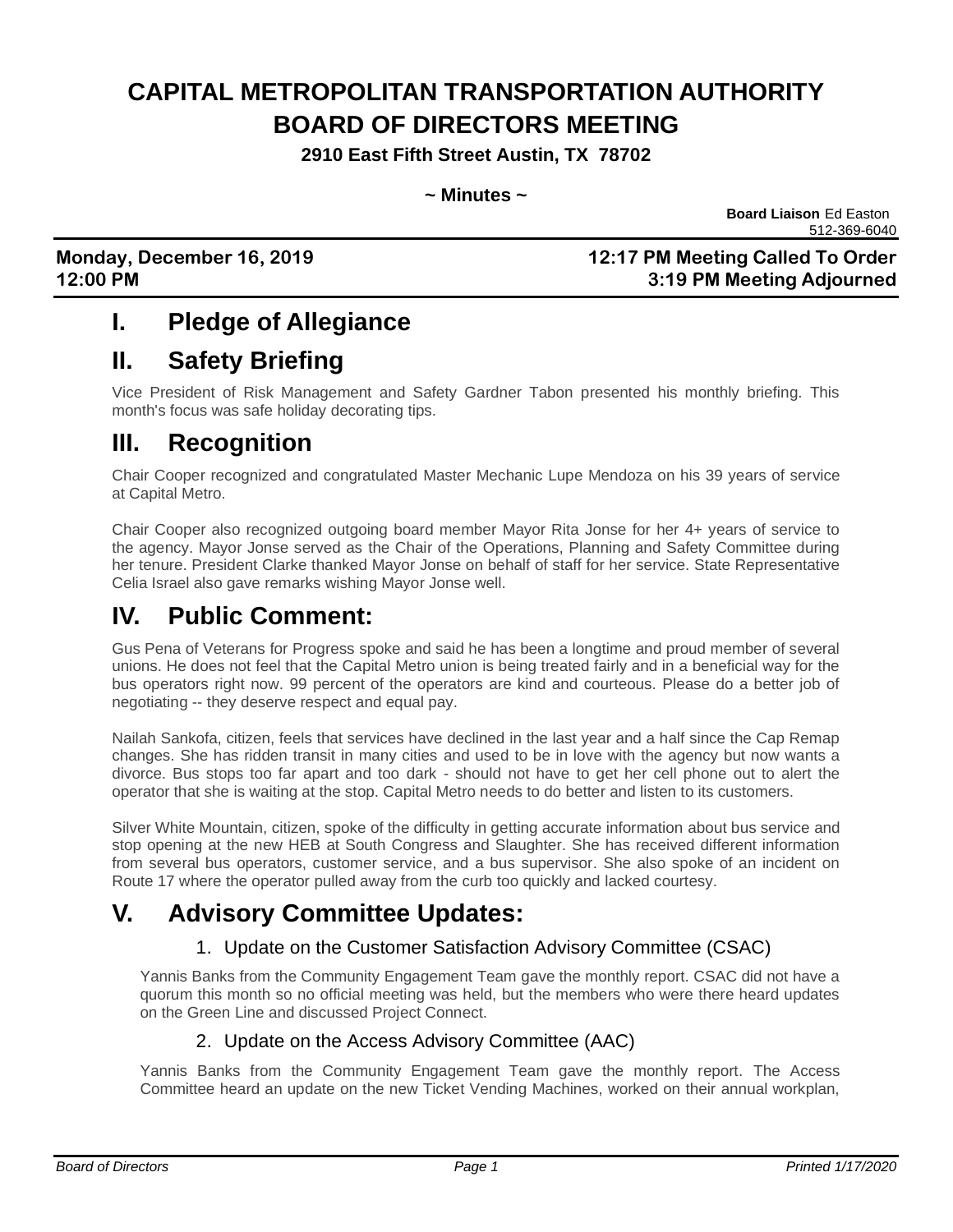and held an election for their 2020 officers. Two committee members have recently stepped down, so we will be looking to fill their position in the near future.

## **VI. Board Committee Update:**

### 1. CAMPO update

Board member Mitchell provided his report. CAMPO met on December 9th and approved amendments to the 2019-2022 Transportation Improvement Plan.

### **VII. Action Items:**

1. Approval of Minutes from the November 18, 2019 Board Meeting.

| <b>RESULT:</b>   | <b>ADOPTED [UNANIMOUS]</b>                                              |
|------------------|-------------------------------------------------------------------------|
| <b>MOVER:</b>    | Eric Stratton, Board Secretary                                          |
| <b>SECONDER:</b> | Jeffrey Travillion, Board Member                                        |
| AYES:            | Mitchell, Cooper, Garza, Kitchen, Jonse, Renteria, Travillion, Stratton |

2. Approval of a resolution authorizing the President & CEO, or his designee, to extend an Interlocal Agreement (ILA) with the City of Austin for employee transit passes for a period of one year from January 1, 2020, to December 31, 2020, and increase the total contract amount by \$400,000 for the option period.

CFO Reinet Marneweck presented this item.

Ridership under this agreement has been strong and it has been a good partnership with the City of Austin. In FY 2019 city employees took 252,000 rides as part of this program.

| <b>RESULT:</b>   | <b>ADOPTED [UNANIMOUS]</b>                                              |
|------------------|-------------------------------------------------------------------------|
| <b>MOVER:</b>    | Delia Garza, Vice Chair                                                 |
| <b>SECONDER:</b> | Rita Jonse, Board Member                                                |
| AYES:            | Mitchell, Cooper, Garza, Kitchen, Jonse, Renteria, Travillion, Stratton |

3. Approval of a resolution authorizing the President & CEO, or his designee, to finalize and execute a contract with CDW Government, LLC. to acquire workstation technology in an amount not to exceed \$200,000.

CIO Jane Schroter presented this item.

This contract will be used to replace equipment that has past its useful life.

Board member Travillion asked about DBE/SBE goals under the contract. Jane replied that while we did make an effort to reach out to DBE/SBE vendors during the process, the lowest bid was received from CDW.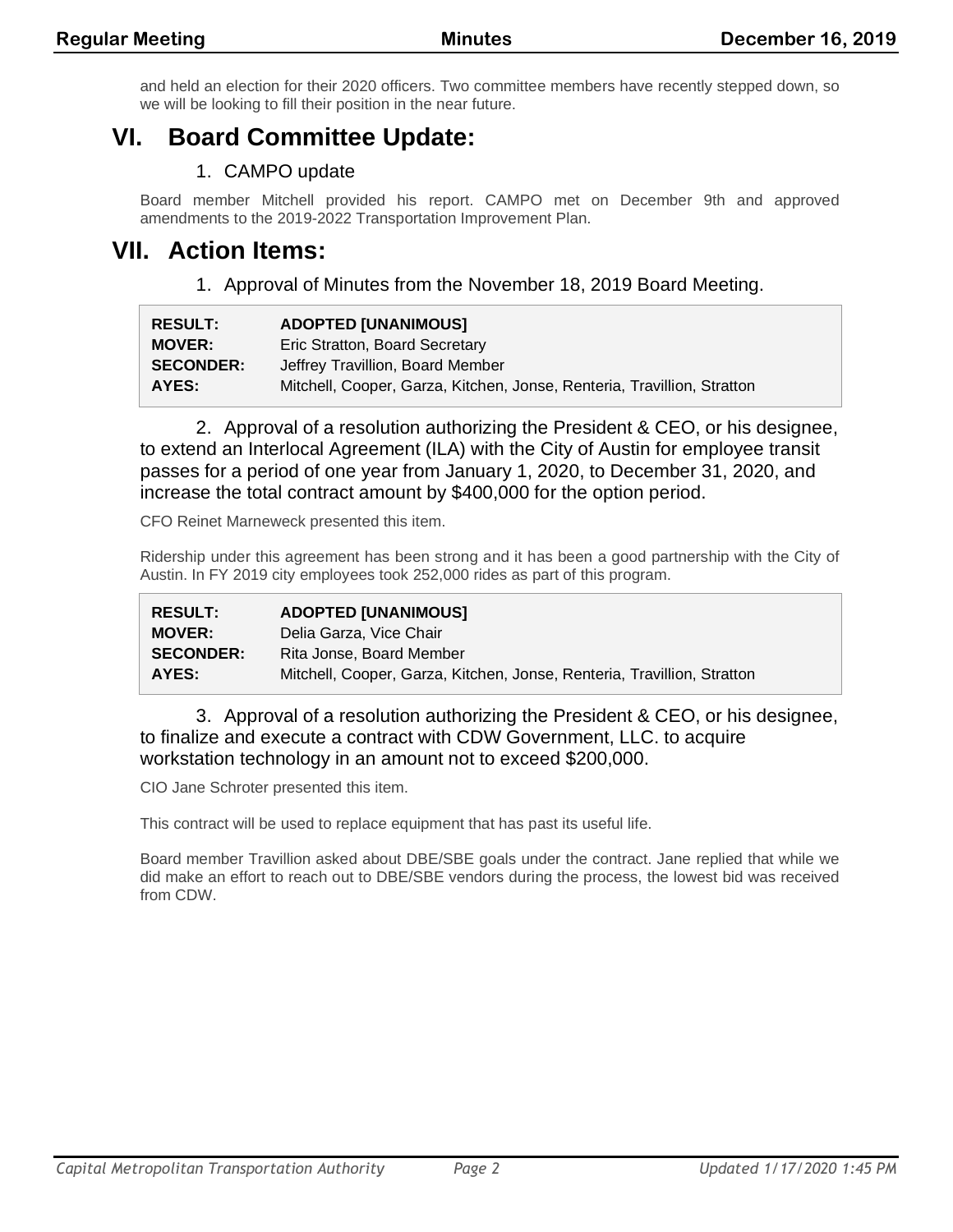| <b>RESULT:</b>   | <b>ADOPTED [UNANIMOUS]</b>                                              |
|------------------|-------------------------------------------------------------------------|
| <b>MOVER:</b>    | Rita Jonse, Board Member                                                |
| <b>SECONDER:</b> | Eric Stratton, Board Secretary                                          |
| AYES:            | Mitchell, Cooper, Garza, Kitchen, Jonse, Renteria, Travillion, Stratton |

4. Approval of a resolution authorizing the President & CEO, or his designee, to finalize and execute a contract with Bytemark, Inc. for the annual hosting, licensing, maintenance and support of the Mobile Ticketing and Traveler Tools Application Systems for a base period of one year, with four one-year options in an amount not to exceed \$6,079,065.

CIO Jane Schroter presented this item.

This will cover maintenance and support from ticketing and payment tools that have become critical to our operations.

Board member Stratton asked for a little more background on the procurement process. Jane explained that this was done as a sole source procurement since this is a proprietary system. There were no objections to the sole source notice.

Board member Travillion asked if the scope had been looked at to see if some of them might lend themselves to local or SBE/DBE participation. Jane said that much of this work may not be done on site, but that Bytemark has committed to using a DBE subcontractor for much of the onboard validator installation work. She will inquire with Bytemark to see if there are opportunities under this scope as well.

Chair Cooper asked about the future of the Cap Metro app. Jane explained that one of the major items we are working on with Bytemark is the incorporation of a stored value, account-based system. This capability will also allow us to improve services to customers who may be un-banked or who doesn't want to use a credit card.

| <b>RESULT:</b>   | <b>ADOPTED [UNANIMOUS]</b>                                              |
|------------------|-------------------------------------------------------------------------|
| <b>MOVER:</b>    | Terry Mitchell, Board Member                                            |
| <b>SECONDER:</b> | Eric Stratton, Board Secretary                                          |
| AYES:            | Mitchell, Cooper, Garza, Kitchen, Jonse, Renteria, Travillion, Stratton |

5. Approval of a resolution confirming the evaluation rating for Fiscal Year 2019 for President & CEO Randy Clarke as Exceptionally Satisfied and that the Board approves the adjustment of base pay to \$317,875 and a performance achievement bonus of \$18,000. The increases are awarded retroactively to October 6, 2019 in accordance with the Employment Agreement.

(This item was taken up after Executive Session.)

EVP of Administration Donna Simmons presented this item, confirming the board's performance evaluation for President Clarke for FY 2019.

Several board members and Chair Cooper thanked President Clarke and expressed their appreciation for the direction he is taking the agency.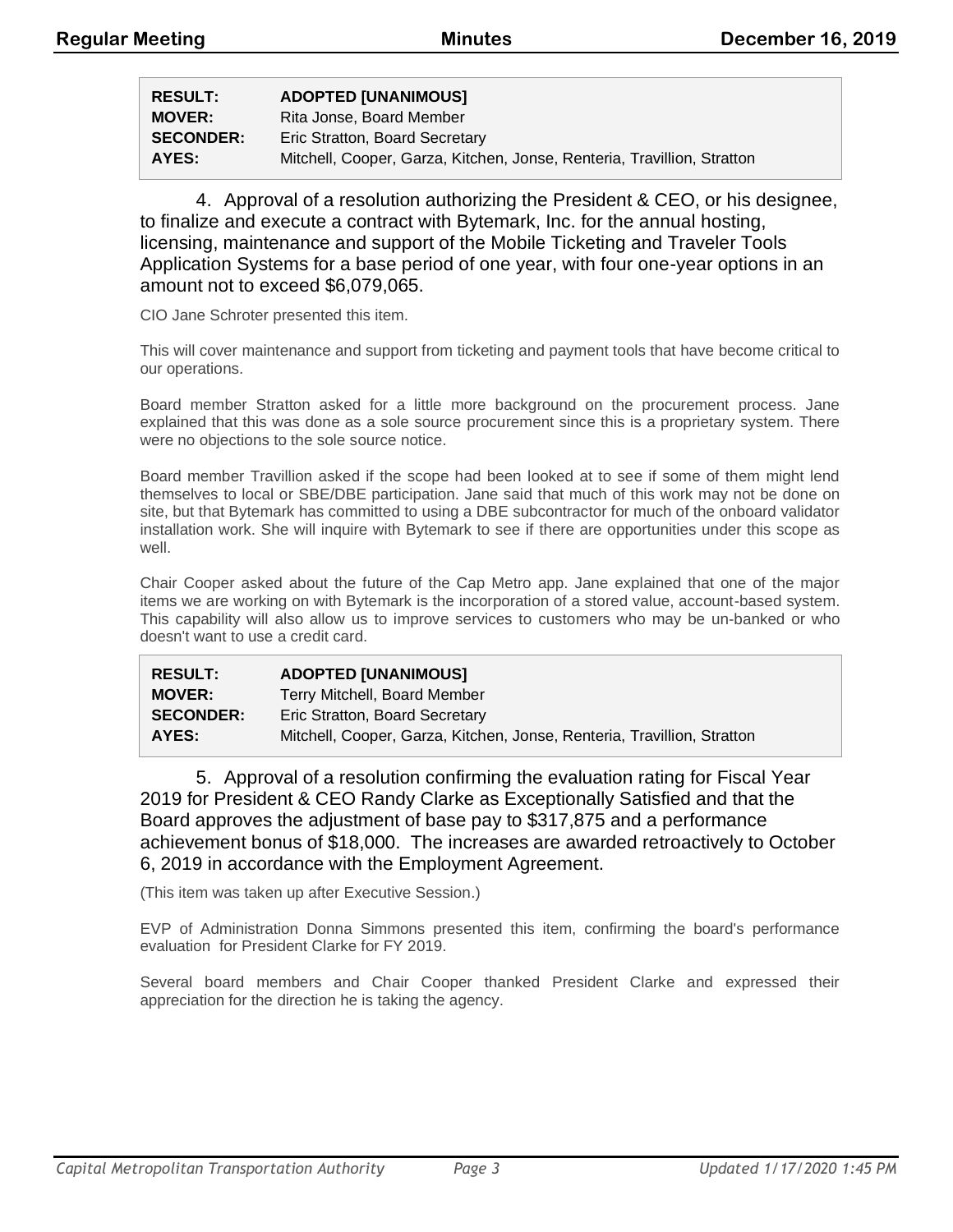| <b>RESULT:</b>   | <b>ADOPTED [UNANIMOUS]</b>                                              |
|------------------|-------------------------------------------------------------------------|
| <b>MOVER:</b>    | Eric Stratton, Board Secretary                                          |
| <b>SECONDER:</b> | Rita Jonse, Board Member                                                |
| AYES:            | Mitchell, Cooper, Garza, Kitchen, Jonse, Renteria, Travillion, Stratton |

#### 6. Approval of a resolution authorizing the President/CEO or his designee, to implement the FY 2020 Strategic Plan.

This item was deferred until a later date.

### **VIII. Presentations:**

### 1. FY2019 Financial Report

CFO Reinet Marneweck presented the report.

This was a preliminary review of FY 2019 financial data, which has not been audited yet. Reinet gave an overview of revenues, operating expenses, and current capital projects. She gave further details on fare revenue and the some of the variables behind it. She also reported on budget transfers over \$150,000 for the year and current reserve fund balances.

Board member Renteria asked about transfers to the 1/4 cent City of Austin obligations. Reinet explained that the money is set aside in a reserve fund and the city will send invoices for reimbursement as projects are completed.

Board member Kitchen asked about funds that were in excess of projections and how they will be allocated. Reinet explained that an additional \$15 million will be put into a capital expansion fund as unallocated and gave several examples of how it could be used in the future, including a local match on projects where federal funding might be available.

## **IX. Reports:**

### 1. President's Report

President Clarke presented his monthly report. This month he featured the opening of the Norwood Transit Center; another successful Stuff the Bus campaign; the launch of Pickup service in Leander; a reminder to all about a joint worksession with the Austin City Council on January 14th; and an introduction of Sharmila Mukherjee, the new EVP of Planning and Development.

## **X. Executive Session of Chapter 551 of the Texas Government Code:**

Section 551.074 for personnel matters - President & CEO 2019 Performance Evaluation.

Into session: 2:03 p.m. Returned: 3:13 p.m.

## **XI. Items for Future Discussion:**

## **XII. Adjournment**

## **ADA Compliance**

*Reasonable modifications and equal access to communications are provided upon request. Please call (512) 369-6040 or email ed.easton@capmetro.org if you need more information.*